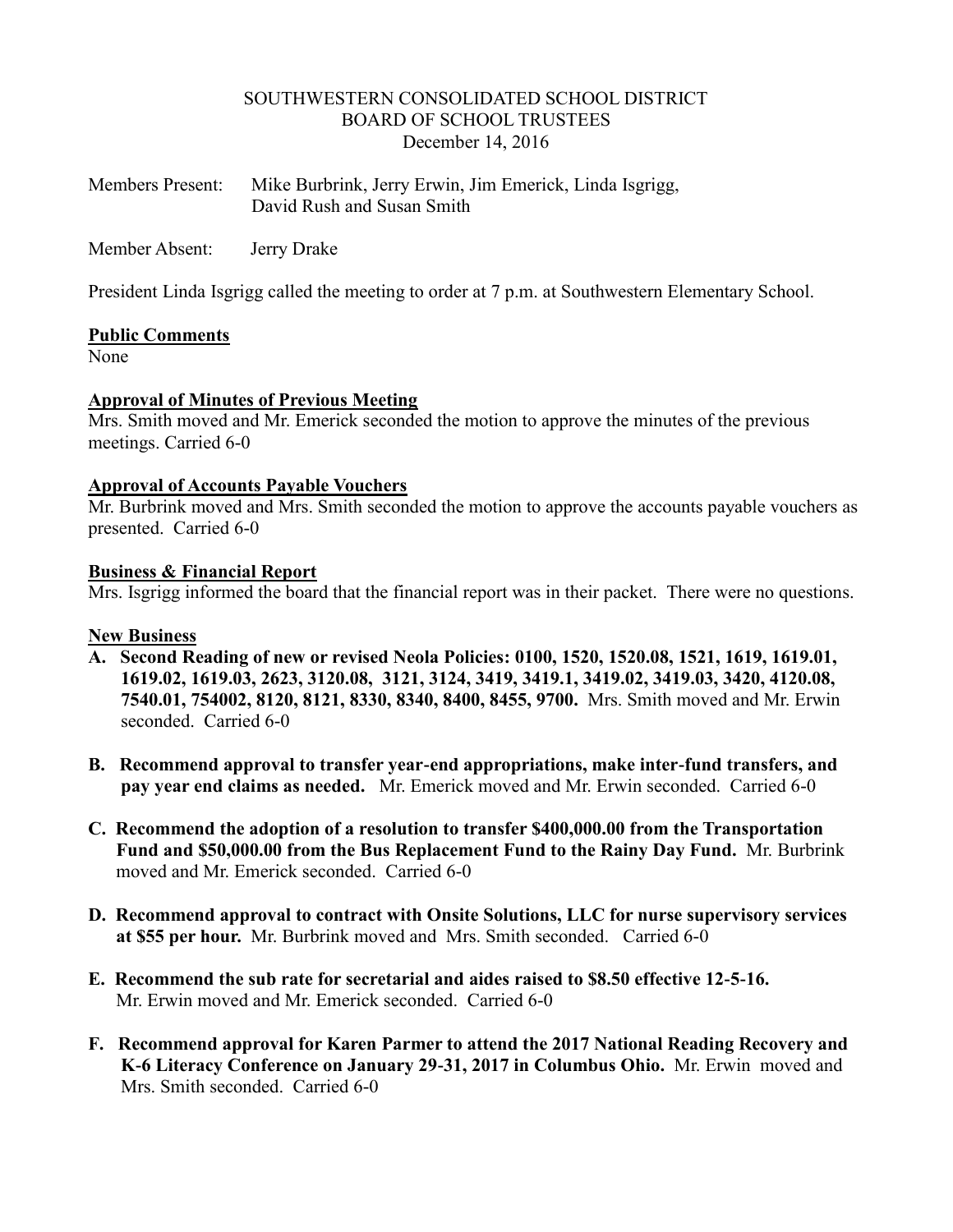**G. Recommend the purchase of greenhouse materials from Atlas Manufacturing, Inc. for \$40,755.82 and installation from Driftwood for \$51,775.00.** Dr. Maurer informed the board that the greenhouse would be paid from the \$15,000.00 from the Blue River Foundation, \$10,000.00 from the agriculture CD that was cashed in, \$10,000.00 from Rush Shelby Rural Electric Community Fund and \$1,500.00 from the Southwestern Hometown Community Fund. Bond money will also be used for the greenhouse.

Mr. Erwin moved and Mrs. Smith seconded. Carried 6-0

# **H. Recommend acceptance of grants:**

- Title IIA grant in the amount of \$32,545
- Lilly Endowment Comprehensive Counseling Planning Grant for \$30,000

Mr. Emerick moved and Mrs. Smith seconded. Carried 6-0

# **I. Recommend acceptance of donations:**

- \$50 from Karl and Teresa Nading for the Spartan Cupboard
- \$100 and \$430 from Mt. Auburn Christian Church for the Spartan Cupboard
- \$200 from Mt. Gilead Baptist Church Deacon's Fund for the Spartan Cupboard
- \$211 from the Shelby County Farm Bureau for the Spartan Cupboard
- \$50 from the National Energy Foundation for the SWE STEM Classroom

Mr. Emerick moved and Mr. Burbrink seconded. Carried 6-0

**J. Recommend approval of the District Department Coordinator job description.** Mr. Burbrink moved and Mrs. Smith seconded. Carried 6-0

# **K. Other**

None

# **Reports & Presentations**

# **A. Principal Reports**

Mr. Edwards informed the board that family movie night was last Friday and it went well. He said that the elementary just finished the second round of equity acuity and now they will be working to set goals with the data that they have received. Mr. Edwards also mentioned that Tuesday night will be the second 9 week awards program and then it will be time for holiday parties.

Mr. Chase informed the board regarding the Math 10 ISTEP. He mentioned the procedures the teachers have been using at the high school to teach different level Math students the standards that should be mastered. The high school will be using data from  $1<sup>st</sup>$  semester to guide them in the direction their teaching should be heading for  $2<sup>nd</sup>$  semester. Mr. Chase also mentioned that there may be another Math assessment for  $8<sup>th</sup>$  grade students to pass by  $10<sup>th</sup>$  grade. This grade or fail would go on their permanent transcripts